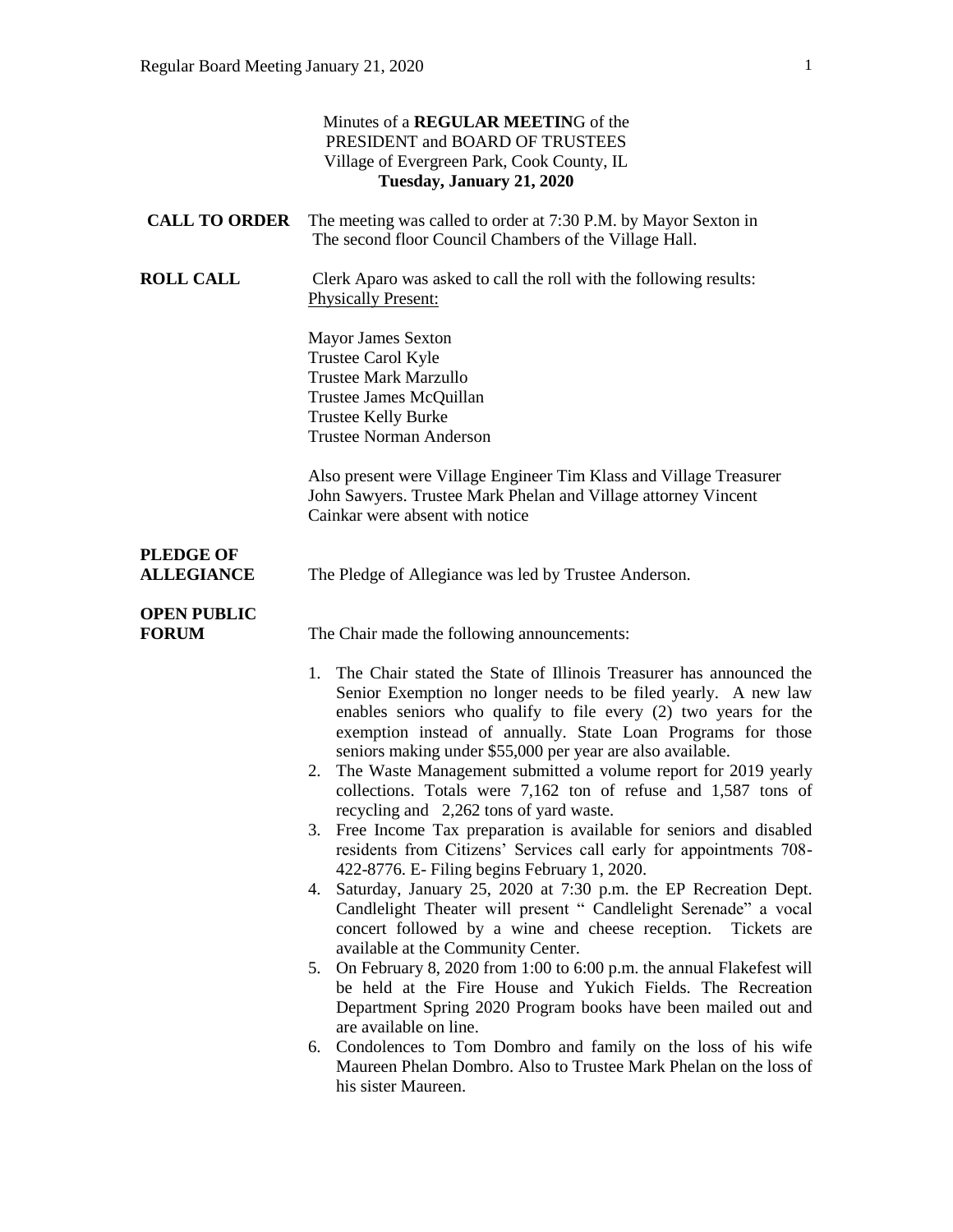#### **OPEN PUBLIC** NONE.

## **REGULAR**

**AGENDA Motion by Trustee Kyle** second by Trustee Anderson to waive the reading of the minutes of the January 6, 2020 Regular Meeting of the President and Board of Trustees and approved as presented was passed by unanimous voice vote and so ordered by the Chair.

#### **RESOLUTION**

**NO. 6-2020** Motion by Trustee Marzullo second by Trustee Burke to approve **Resolution NO. 6-2020** with expenditures of the General Corporate Fund of \$ 431,918.21 and the Water Management Fund in the amount of \$ 266,918.33 and Capital Improvement Fund, \$ 1,200.00 and Self Insurance Fund, \$7,617.46 and Street Bond Fund \$ 18,000.00 for a total of \$ 725,654.00. Upon roll call, voting YES: Trustees Kyle, Marzullo, McQuillan, Burke and Anderson; voting NO: NONE. The motion was passed and so ordered by the Chair.

#### **VILLAGE TREASURER'S REPORT**

Motion by Trustee McQuillan second by Trustee Kyle to approve the Village Treasurer's report for **December 2019** for information and file in the amount of \$ 5,989,807.72 in General Fund and \$ 4,456,759.74 in Sewer and Water Fund. The motion was passed by unanimous voice vote and so ordered by the Chair.

## **WATER**

**COLLECTOR** Motion by Trustee Marzullo second by Trustee Anderson to approve the Water Collector's reports for **December 2019** for information and file in the amount of \$ 775,933.06 in the Sewer and Water Fund. The motion was passed by unanimous voice vote and so ordered by the Chair.

**VILLAGE** 

**COLLECTOR** Motion by Trustee McQuillan second by Trustee Kyle to approve the Village Collector's reports for **December 2019** for information and file in the amount of \$ 1,728,228.10 in the General Fund. The motion was passed by unanimous voice vote and so ordered by the Chair.

# **BUSINESS**

**CERTIFICATES** Motion by Trustee Kyle second by Trustee Marzullo to approve the Business License Regulation Certificate for **BELL AVENUE FITNESS** to operate a fitness facility located at 10200 S. Kedzie Avenue in Evergreen Park. Upon roll call voting YES: Trustees Marzullo, McQuillan, Burke, Anderson and Kyle, voting NO: NONE. The motion was passed and so ordered by the Chair.

> Motion by Trustee Kyle second by Trustee Marzullo to approve the Business License Regulation Certificate for **REGIONAL FINANCE COMPANY OF ILLINOIS, LLC** to operate a consumer lending office located at 9514 S. Western Avenue in Evergreen Park. Upon roll call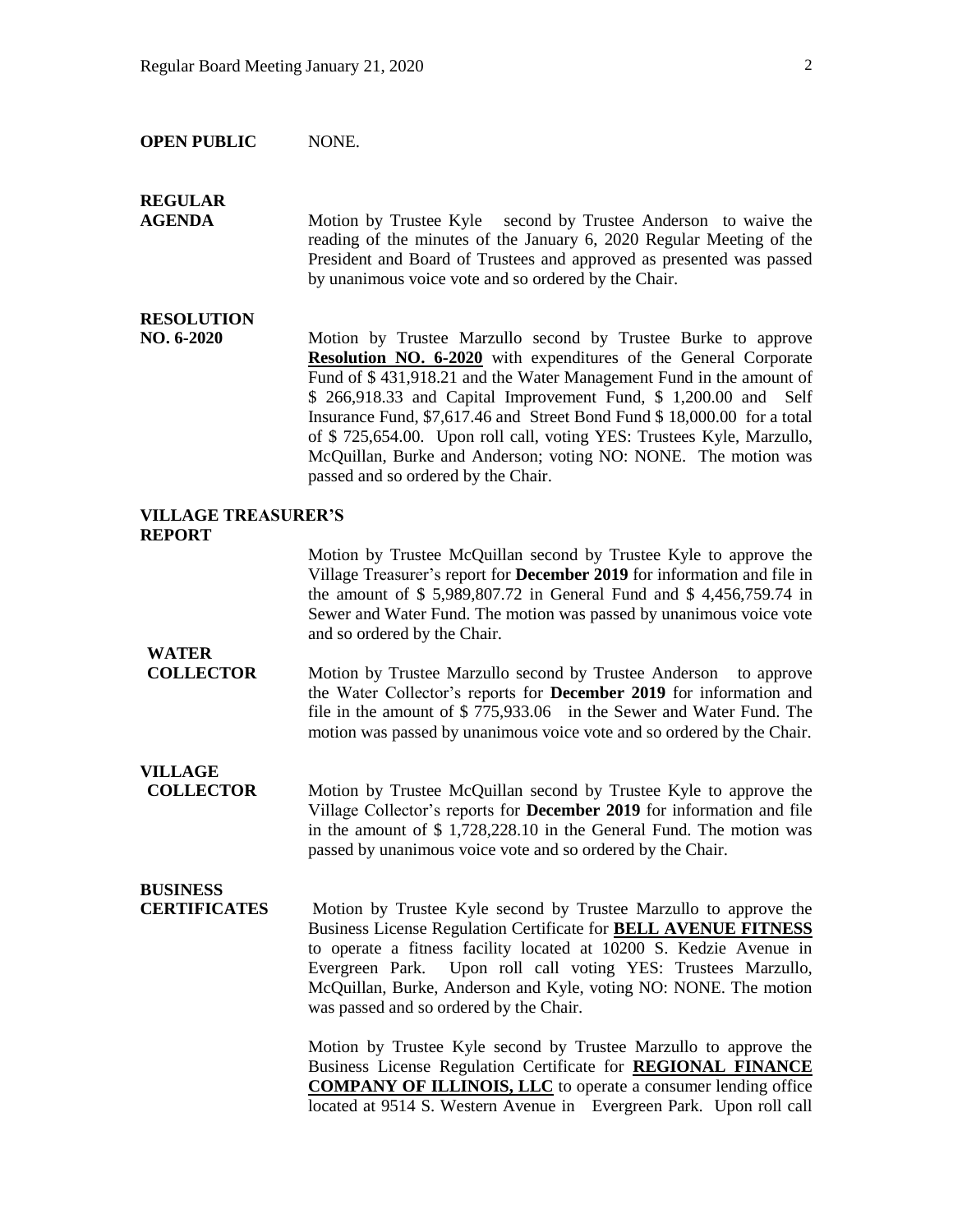voting YES: Trustees McQuillan, Burke, Anderson, Kyle and Marzullo, voting NO: NONE. The motion was passed and so ordered by the Chair.

Motion by Trustee Marzullo second by Trustee Burke to approve the Business License Regulation Certificate for **WAUKEGAN HOSPICE, LLC D/B/A STAR HOSPICE** to operate a hospice agency located at 9730 S. Western Avenue, Suite 441 in Evergreen Park. Upon roll call voting YES: Trustees Burke, Anderson, Kyle, Marzullo and McQuillan, voting NO: NONE. The motion was passed and so ordered by the Chair.

Motion by Trustee Kyle second by Trustee McQuillan to approve the Business License Regulation Certificate for **CIGARS AND VAPES (NEW OWNER)** to operate a retail sale of tobacco and vape products located at 8740 S. Kedzie Avenue in Evergreen Park. Upon roll call voting YES: Trustees Anderson, Kyle, Marzullo, McQuillan and Burke; voting NO: NONE. The motion was passed and so ordered by the Chair.

## **ORDINANCE**

**NO. 1-2020** Motion by Trustee Marzullo second by Trustee Kyle to approve **ORDINANCE NO. 1-2020, 'AN ORDINANCE PROVIDING FOR AN APPROPRIATION FOR CORPORATE PURPOSES FOR THE FISCAL YEAR BEGINNING NOVEMBER 1, 2019 AND ENDING OCTOBER 31, 2020 FOR THE VILLAGE OF EVERGREEN**  PARK, COOK COUNTY, ILLINOIS." The Chair noted the total is \$40,541,792.00. Treasurer Sawyers noted this is a balanced budget with a surplus in the General Fund and the Water Fund. Upon roll call voting YES: Trustees Kyle, Marzullo, McQuillan, Burke and Anderson; voting NO: NONE. The motion was passed and so ordered by the Chair.

## **RESOLUTION**

**NO. 1-2019** Motion by Trustee Anderson second by Trustee Kyle to approve **RESOLUTION NO. 1-2020, 'A RESOLUTION OF THE VILLAGE OF EVERGREEN PARK ADOPTING AN ANTI-HARRASSMENT POLICY FOR ELECTED OFFICIALS."** Upon roll call voting YES: Trustees, Marzullo, McQuillan, Burke, Anderson and Kyle; voting NO: NONE. The motion was passed and so ordered by the Chair.

# **OCS DIRECTOR**

**APPOINTMENT** Motion by Trustee Kyle second by Trustee McQuillan to confirm and approve the Mayor's appointment of Beth Novotney as Director of the Office of Citizens Services. The Chair introduced Beth and she introduced her family members in attendance. He stated Beth has worked with former OCS Director MaryAnn Diehl and has done a wonderful job. He also introduced former OCS director, Virginia Wrobel in the audience and acknowledged the Senior Council members in attendance. The Board and the audience gave her a hearty round of applause. Upon roll call voting YES: Trustees, McQuillan, Burke, Anderson, Kyle and Marzullo; voting NO: NONE. The motion was passed and so ordered by the Chair.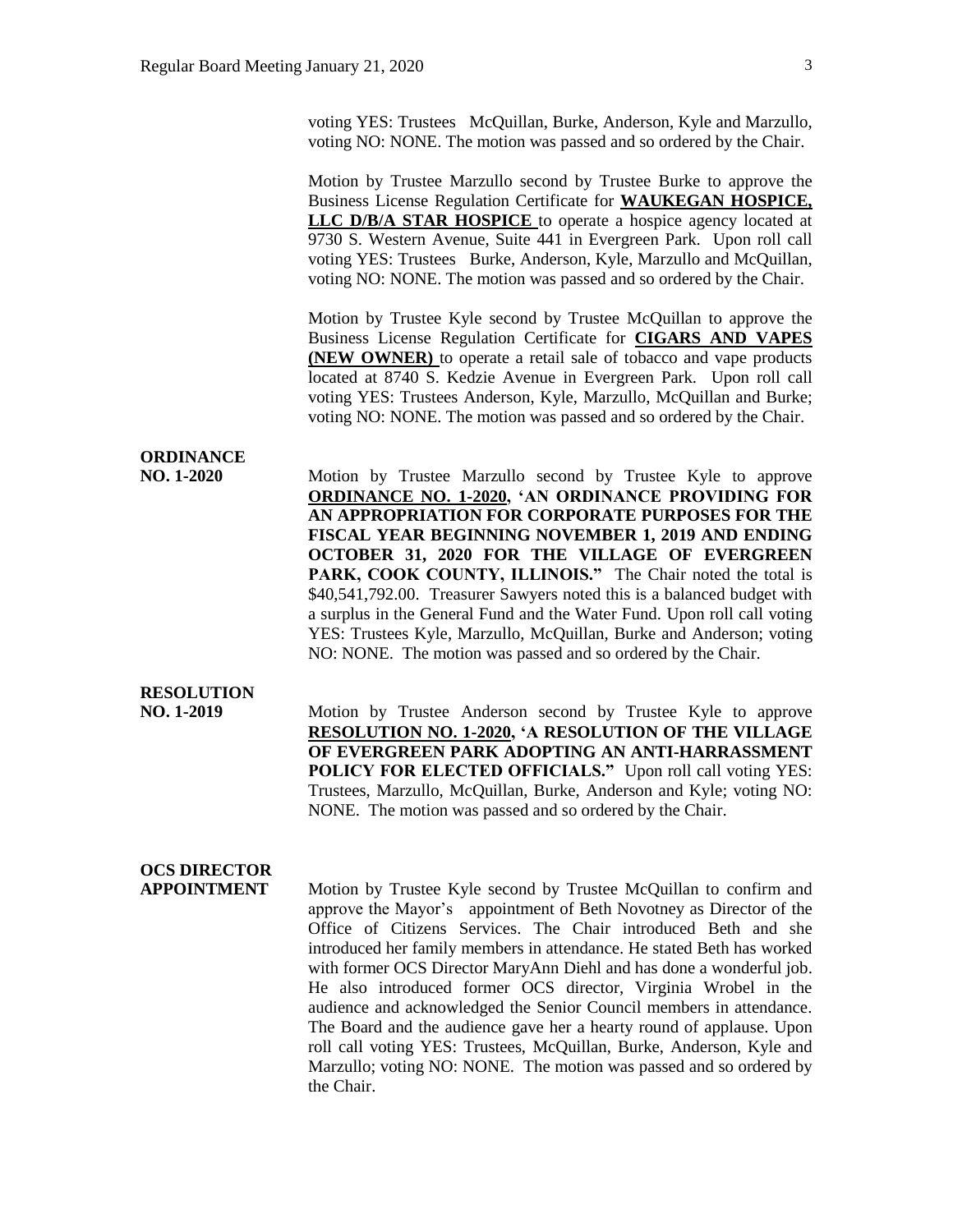| <b>EPFD</b><br><b>ANNUAL REPORT</b> | The Chair introduced Fire Chief Ron Kleinhaus who gave a recap of the<br>2019 Fire Department Annual Report. Chief Kleinhaus reported there<br>were 3,116 calls including 2,333 EMS responses and 783 fire incidents.<br>The EMS Division saved (3) three lives with quick responses to<br>emergency situations. One was a Street Department employee and the<br>other a Village resident. There was no loss of life in 2019.<br>The Chief expressed thanks to the Board for the new fire engine<br>coming in March of 2020 and an Emergency One Pumper that should be<br>delivered in 2021. Also, the television series Chicago Fire has filmed in<br>Evergreen Park and some of the actors made a special appearance at the<br>Open House. Assistant Chief Cory Hojek also thanked the Board for<br>their support. Public Education programs continue to expand. The Chair<br>commended all the men and women of the Fire Department for their<br>dedication and service. A copy of the report will be available on the<br>Village website www.evergreenpark-ill.com Information only no vote<br>required. |
|-------------------------------------|--------------------------------------------------------------------------------------------------------------------------------------------------------------------------------------------------------------------------------------------------------------------------------------------------------------------------------------------------------------------------------------------------------------------------------------------------------------------------------------------------------------------------------------------------------------------------------------------------------------------------------------------------------------------------------------------------------------------------------------------------------------------------------------------------------------------------------------------------------------------------------------------------------------------------------------------------------------------------------------------------------------------------------------------------------------------------------------------------------------|
| <b>MEMORIES</b>                     |                                                                                                                                                                                                                                                                                                                                                                                                                                                                                                                                                                                                                                                                                                                                                                                                                                                                                                                                                                                                                                                                                                              |
| <b>TO GO</b>                        | Motion by Trustee Kyle second by Trustee Anderson to approve the<br>request from EP Senior Council to host their "Memories to Go" on<br>Saturday, May 2, 2020 at Yukich Fields from 9 to 2:00 p.m. Upon roll<br>call voting YES: Trustees Burke, Anderson, Kyle, Marzullo and<br>McQuillan; voting NO: NONE. The motion was passed and so ordered<br>by the Chair.                                                                                                                                                                                                                                                                                                                                                                                                                                                                                                                                                                                                                                                                                                                                           |
| <b>BOYS CLUB</b><br><b>PERMIT</b>   | Motion by Trustee Anderson second by Trustee Marzullo to approve the<br>request from the <b>EP Boys Club</b> ( <b>EPBC</b> ) to hold their 2020 season at<br>Duffy Park from April 1, 2020 through August 1, 2020. A certificate of<br>insurance has been provided. Upon roll call voting YES: Trustees<br>Anderson, Kyle, Marzullo, McQuillan and Burke; voting NO: NONE.<br>The motion was passed and so ordered by the Chair.                                                                                                                                                                                                                                                                                                                                                                                                                                                                                                                                                                                                                                                                             |
| <b>ENGINEER'S</b><br><b>REPORT</b>  | Village Engineer Mr. Klass had no report.                                                                                                                                                                                                                                                                                                                                                                                                                                                                                                                                                                                                                                                                                                                                                                                                                                                                                                                                                                                                                                                                    |
| <b>ATTORNEY'S</b><br><b>REPORT</b>  | Village Attorney was here and had to leave for another engagement.                                                                                                                                                                                                                                                                                                                                                                                                                                                                                                                                                                                                                                                                                                                                                                                                                                                                                                                                                                                                                                           |
| <b>SCADA</b><br><b>SYSTEM</b>       | Motion by Trustee Marzullo second by Trustee McQuillan to approve the<br>PW Director Lorenz's request to waive the bidding process and accept<br>Automatic Control Systems Company upgrade for the controls and<br>notifications system at the Water pump house. This is a specialty item                                                                                                                                                                                                                                                                                                                                                                                                                                                                                                                                                                                                                                                                                                                                                                                                                    |

and this company has been working with the Water Department since 2004. The cost is \$24,050. Upon roll call voting YES: Trustees Kyle, Marzullo, McQuillan, Burke and Anderson; voting NO: NONE. The

motion was passed and so ordered by the Chair.